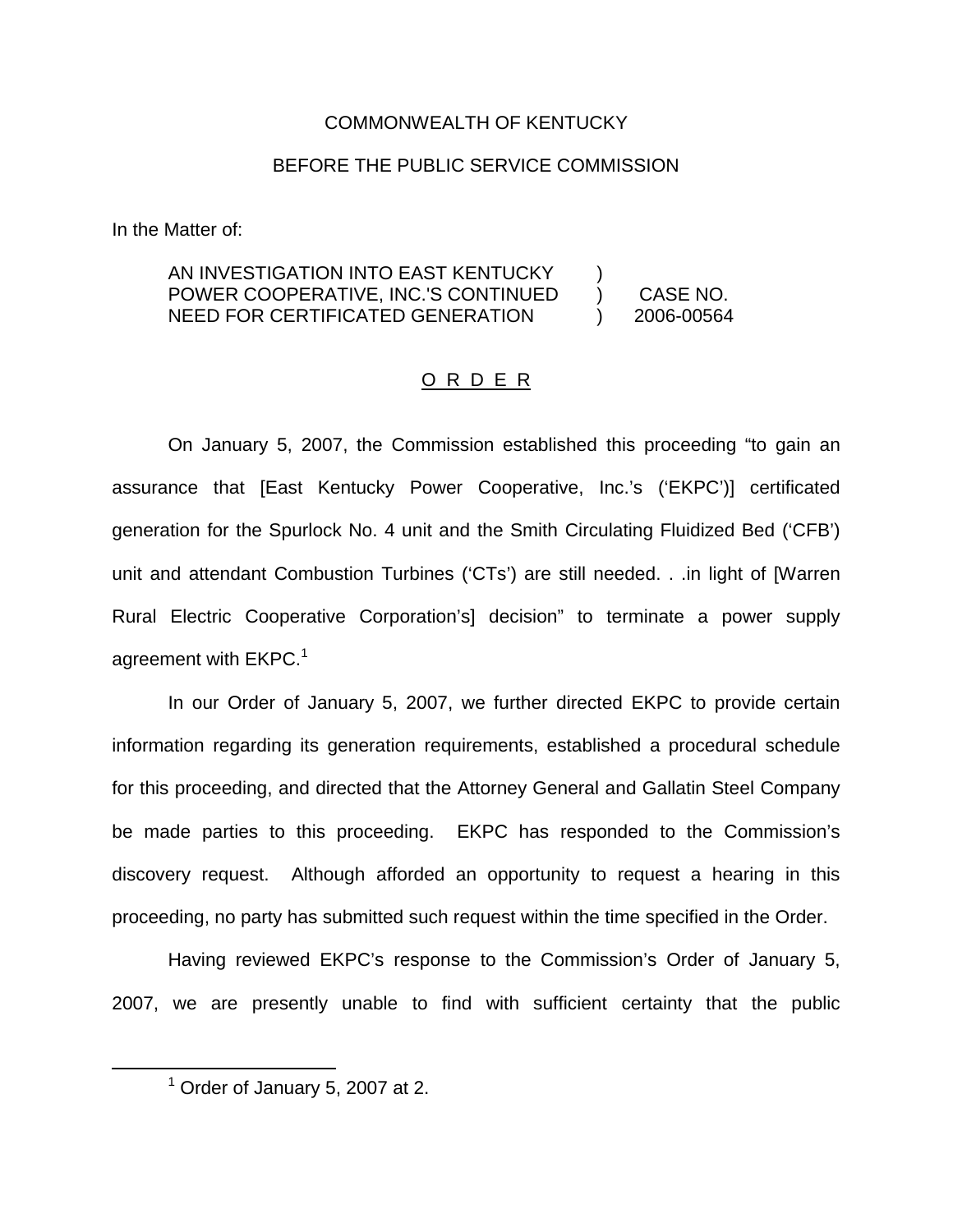convenience and necessity currently requires the facilities for which we granted a Certificate of Public Convenience and Necessity ("CPCN") in Case No. 2005-00053.<sup>2</sup> The Commission finds that additional discovery and a formal hearing are required in this matter to ensure a complete record. Accordingly, we find that the procedural schedule set forth in the Order of January 5, 2007 should be set aside and a new procedural schedule substituted.

On an unrelated matter, the Commission places all parties on notice that Cherne Contracting Corporation, a firm that EKPC retained to provide equipment and material and the balance of plant installation on the Spurlock No. 4 project, employs Commissioner Clay's brother-in-law. While the Commission perceives no actual conflict of interest in Commissioner Clay's participation in this proceeding, the Commission will consider any motions for recusal if filed on or before February 21, 2007.

IT IS HEREBY ORDERED that:

1. The hearing scheduled for February 13, 2007 is cancelled.

2. The procedural schedule set forth in Appendix A of the Commission's Order of January 5, 2007, is set aside and the procedural schedule set forth in Appendix A of this Order is substituted.

 $2$  Case No. 2005-00053, Application of East Kentucky Power Cooperative, Inc. For a Certificate of Public Convenience and Necessity, and a Site Compatibility Certificate, For the Construction of a 278 MW (Nominal) Circulating Fluidized Bed Coal Fired Unit and Five 90 MW (Nominal) Combustion Turbines in Clark County, Kentucky (Ky. PSC Aug. 29, 2006).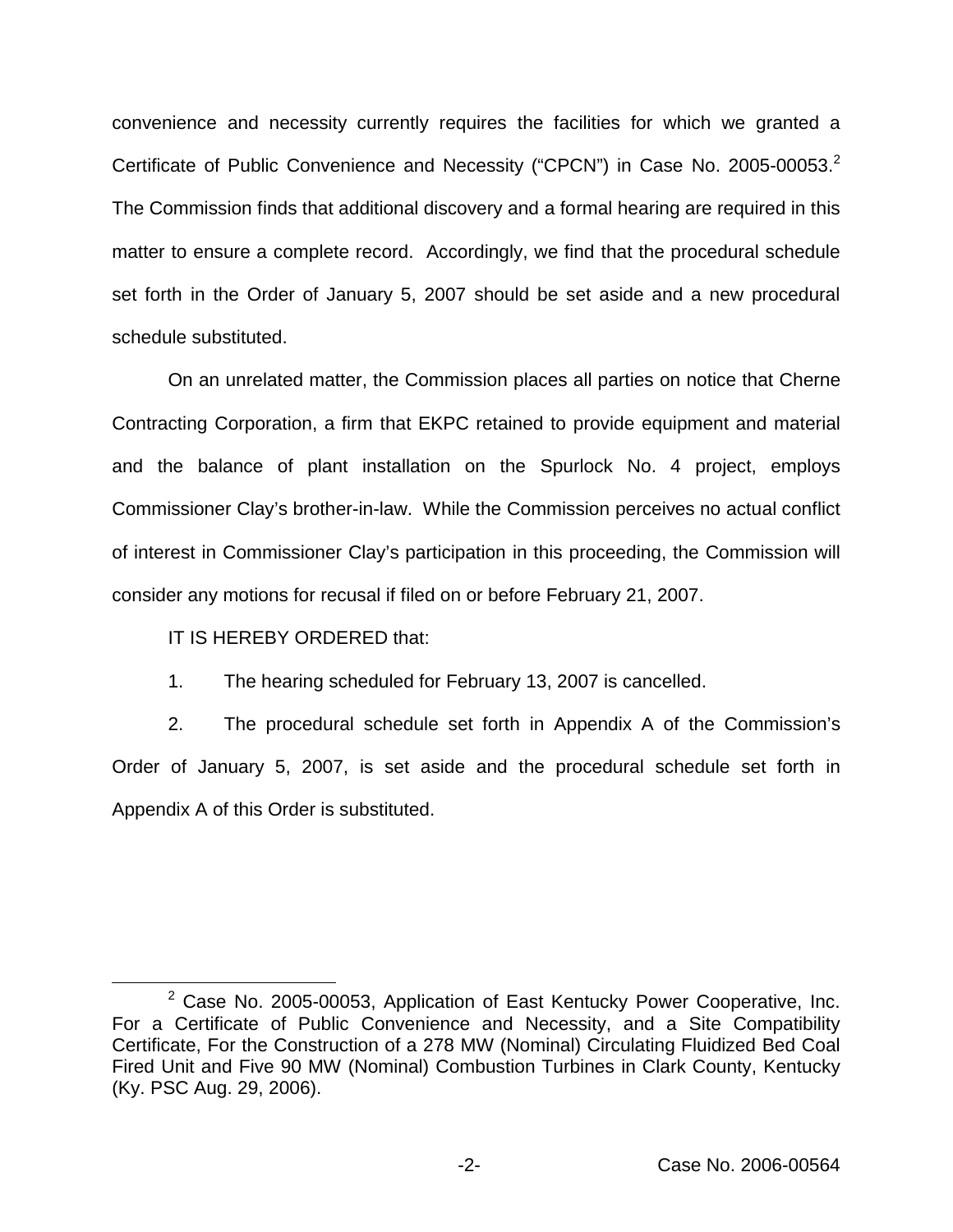3. A hearing shall be held in this matter on March 6, 2007, in Hearing Room 1 of the Commission's offices at 211 Sower Boulevard, Frankfort, Kentucky. This hearing shall begin upon the conclusion of the hearing in Case No. 2006-00472.<sup>3</sup>

4. At the scheduled hearing, the parties shall address the issues set forth in Appendix B to this Order.

5. EKPC shall, no later than February 23, 2007, file with the Commission the original and 8 copies of the information listed in Appendix C. Each copy of the requested information shall be placed in a bound volume with each item tabbed. When a number of sheets are required for an item, each sheet should be appropriately indexed, for example, Item 1(a), Sheet 2 of 6. EKPC shall include with each response the name of the witness who will be responsible for responding to questions relating to the information provided. When the requested information has been previously provided in this proceeding in the requested format, reference may be made to the specific location of that information in responding to this request.

6. Any party wishing to move for the recusal of Commissioner Clay shall file its motion no later than Februray 21, 2007.

Done at Frankfort, Kentucky, this 13<sup>th</sup> day of February, 2007.

By the Commission

**ATTEST:** 

mat for the **Executive Director** 

<sup>&</sup>lt;sup>3</sup> Case No. 2006-00472, General Adjustment of Electric Rates of East Kentucky Power Cooperative, Inc.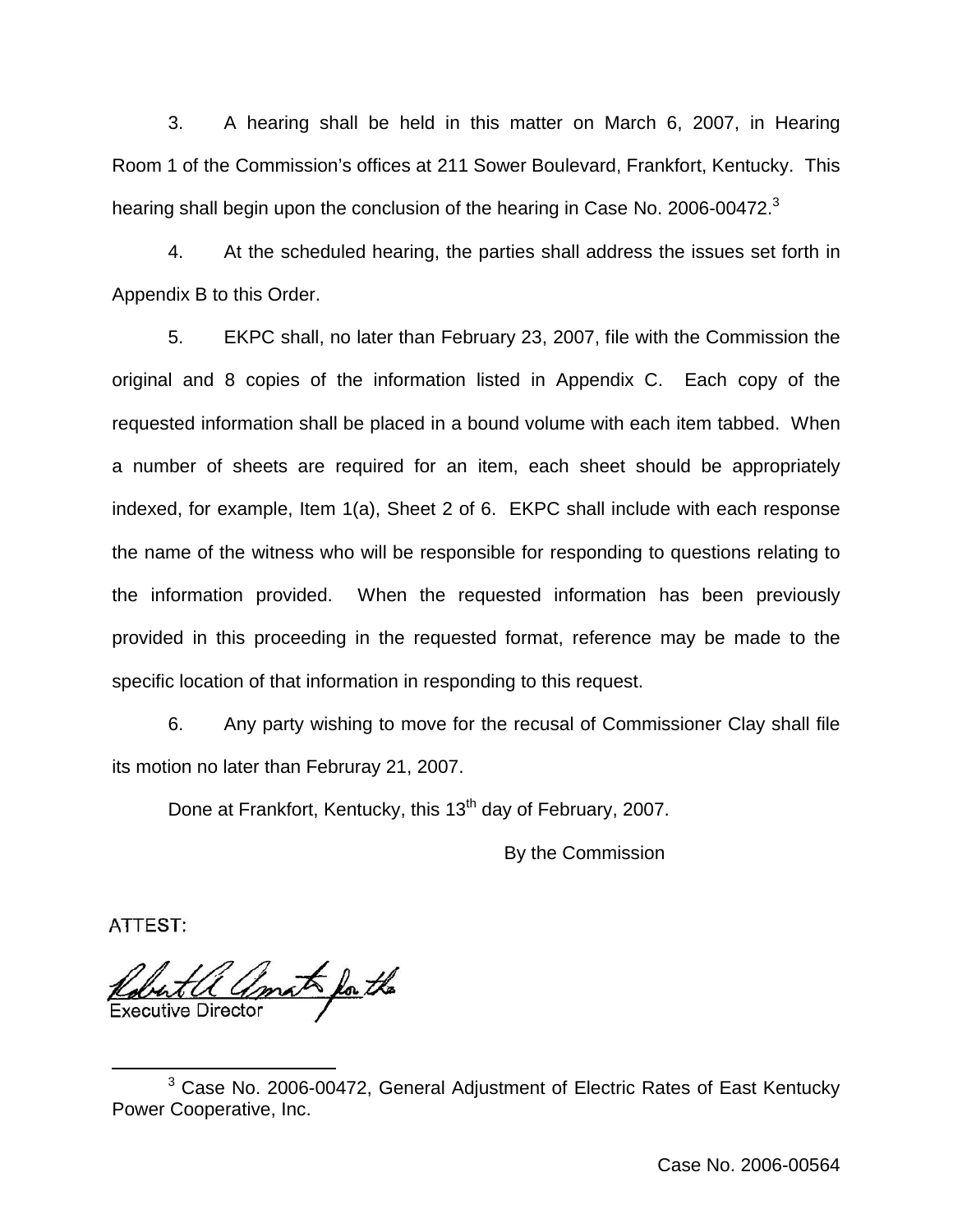# APPENDIX A

# APPENDIX TO AN ORDER OF THE KENTUCKY PUBLIC SERVICE COMMISSION IN CASE NO. 2006-00564 DATED February 13, 2007

| <b>EKPC's response to Commission Staff's</b>                                                                                                  |  |
|-----------------------------------------------------------------------------------------------------------------------------------------------|--|
|                                                                                                                                               |  |
| Public hearing is to be held in Hearing Room 1<br>of the Commission's offices at 211 Sower<br>Boulevard, Frankfort, Kentucky, upon conclusion |  |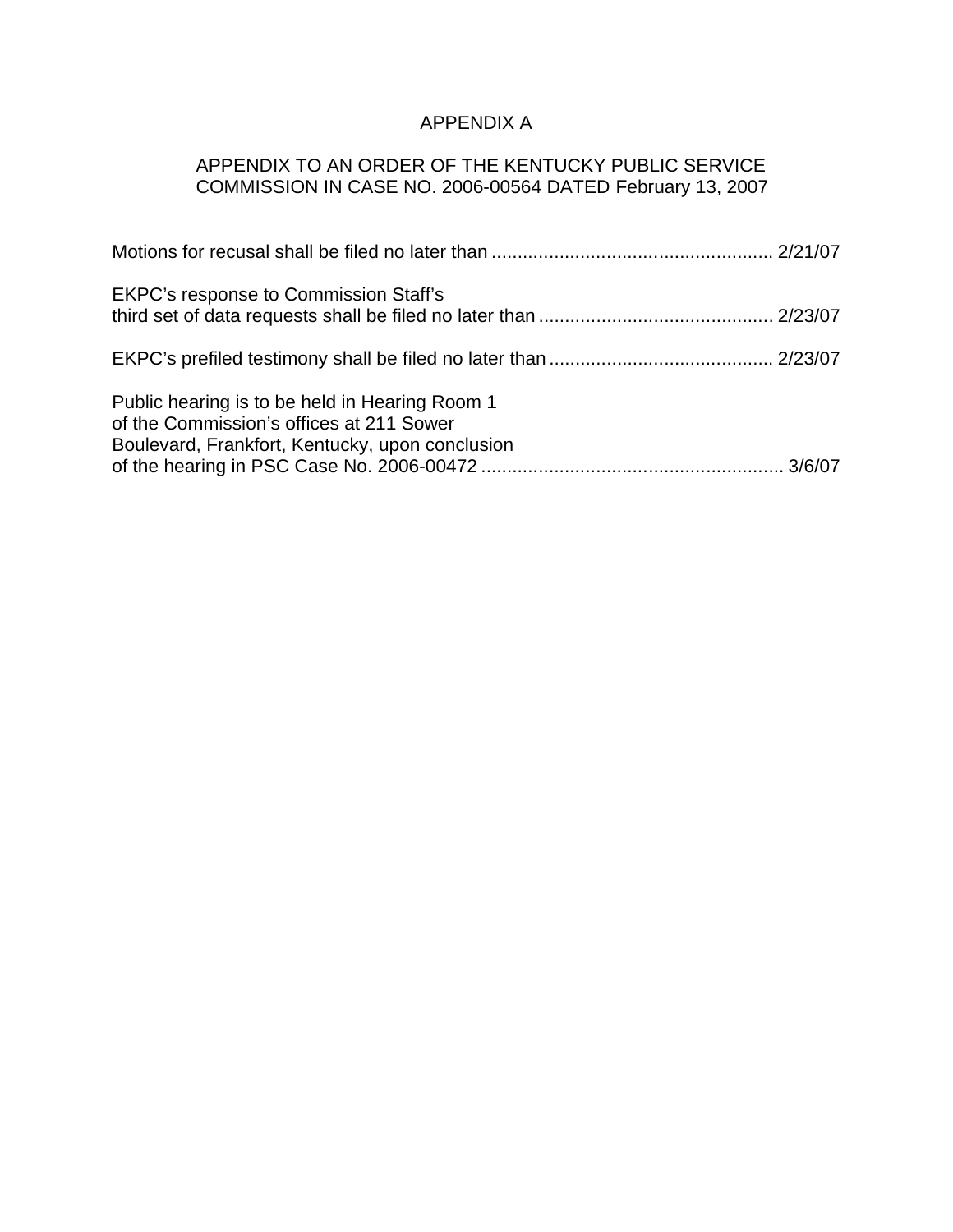#### APPENDIX B

## APPENDIX TO AN ORDER OF THE KENTUCKY PUBLIC SERVICE COMMISSION IN CASE NO. 2006-00564 DATED February 13, 2007

1. In light of Warren Rural Electric Cooperative Corporation's ("WRECC") decision to terminate its power supply agreement with EKPC, is the construction of a 278 MW circulating fluidized bed coal-fired unit ("Smith CFB Unit") by 2009 reasonable and necessary to meet EKPC's base load capacity requirements?

2. Will, given EKPC's present expected demand requirements, EKPC's present plan to construct and place into operation the Smith CFB Unit by 2009 result in the wasteful duplication of facilities or excessive investment?

3. Should the proposed construction of the Smith CFB Unit be delayed?

4. Should, in light of WRECC's decision to terminate its power supply agreement with EKPC and EKPC's decision to delay construction of three 90 MW combustion turbines ("Smith CTs 10-12"), Commission authorization for the construction of these units be rescinded?

5. Does the public convenience and necessity require the immediate construction of two 90 MW combustion turbines at the J. K. Smith Power Station ("Smith CTs 8-9") if construction of the Smith CFB Unit is delayed or cancelled?

6. Is the immediate construction of two 90 MW combustion turbines at the J. K. Smith Power Station ("Smith CTs 8-9") reasonable if construction of the Smith CFB Unit is delayed or cancelled?

7. Does EKPC have a reasonable plan for selling excess power that is not needed to serve native load in the event that construction of any of the facilities for which the Commission issued a CPCN produces excess power?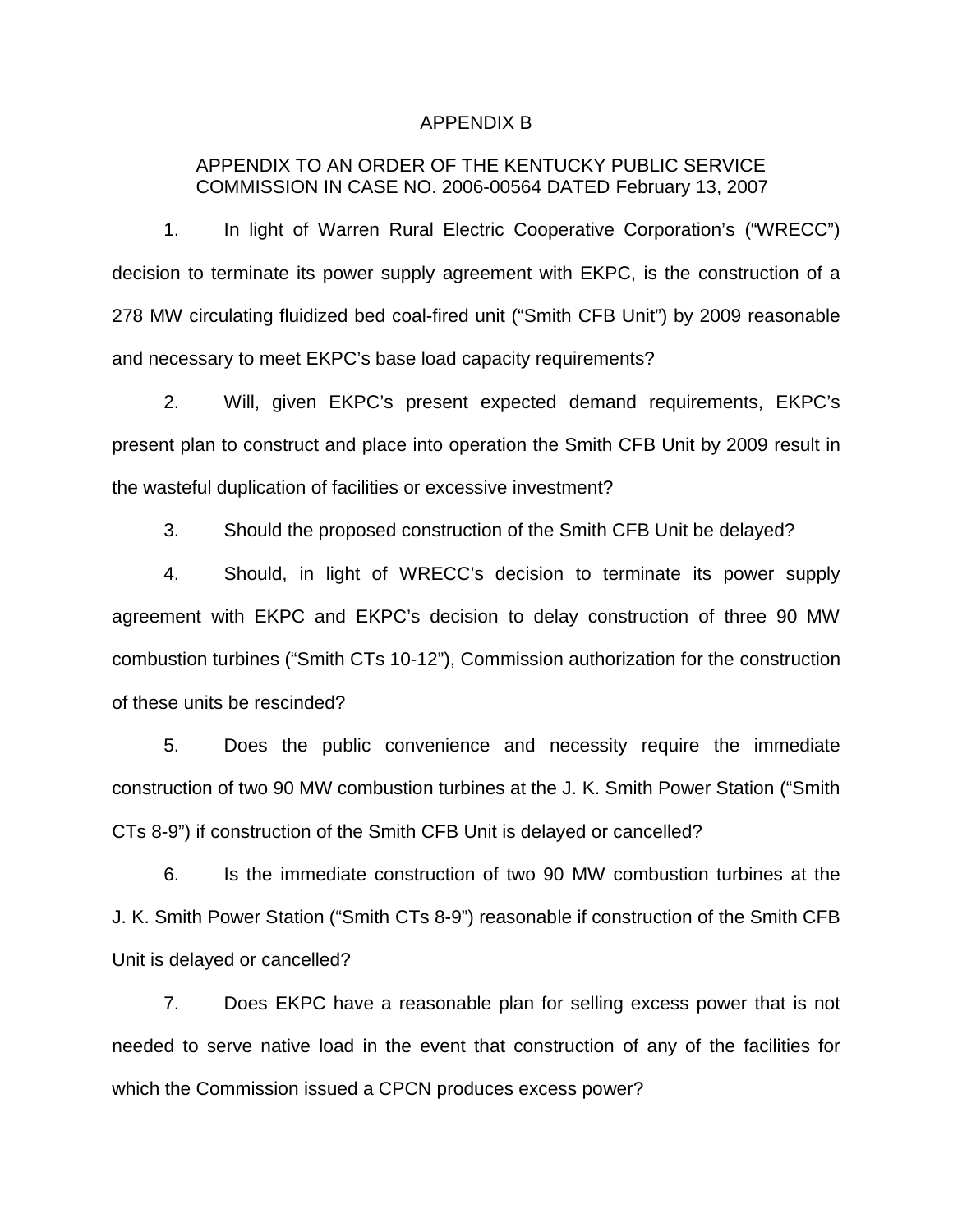8. Should any portion of the cost of EKPC's Spurlock No. 4 Unit, Smith CFB Unit, or Smith CTs 8-9 be excluded from recovery in EKPC's general rates if the construction of such unit(s) produces excessive power generation capacity unnecessary to serve native load?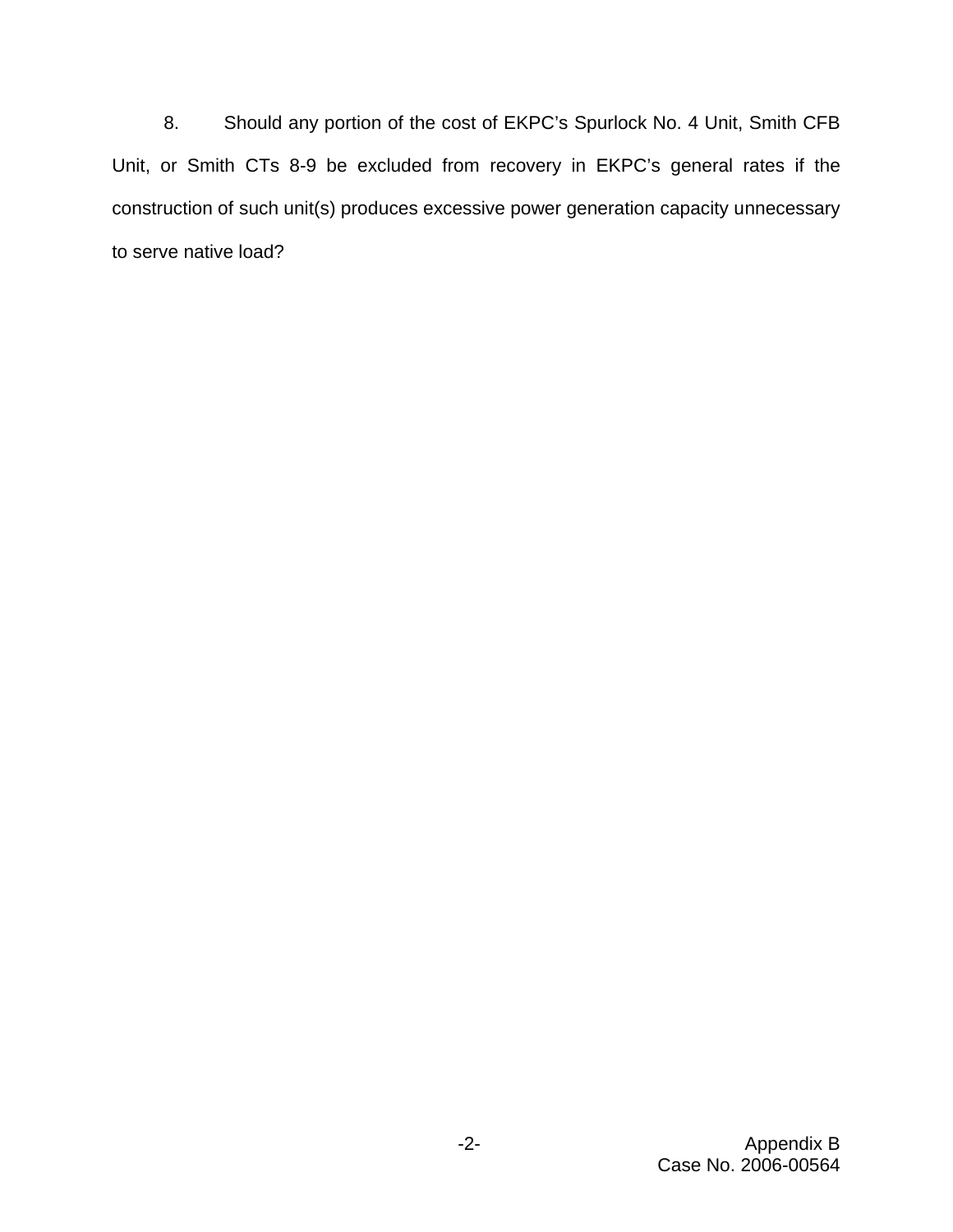## APPENDIX C

# APPENDIX TO AN ORDER OF THE KENTUCKY PUBLIC SERVICE COMMISSION IN CASE NO. 2006-00564 DATED February 13, 2007

1. Refer to the response to Commission Staff's Supplemental Data Request, Item 4.

a. For each of the following winter periods, provide the currently anticipated capacity deficit or surplus situation excluding and including the Smith CTs 8 and 9:

- (1) 2007-2008.
- (2) 2008-2009.
- (3) 2009-2010.

b. State when the current capacity deficit or surplus situation for the referenced winter periods was determined.

c. Given the status of the contracts to procure the Smith CTs 8 and 9, state whether those CTs will be available by the 2008-2009 winter peak season? Explain.

2. Provide an analysis of the extent to which EKPC has relied on its fleet of CTs to meet its native load requirements since January 2003. The analysis should show the extent to which the CT fleet has been used for purposes other than peaking. State all assumptions and show all calculations used to develop this analysis.

3. Refer to the response to Commission Staff's Supplemental Data Request, Item 5. EKPC was requested to provide with its explanation a copy of all data underlying its position, including an analysis of the potential costs or penalties involved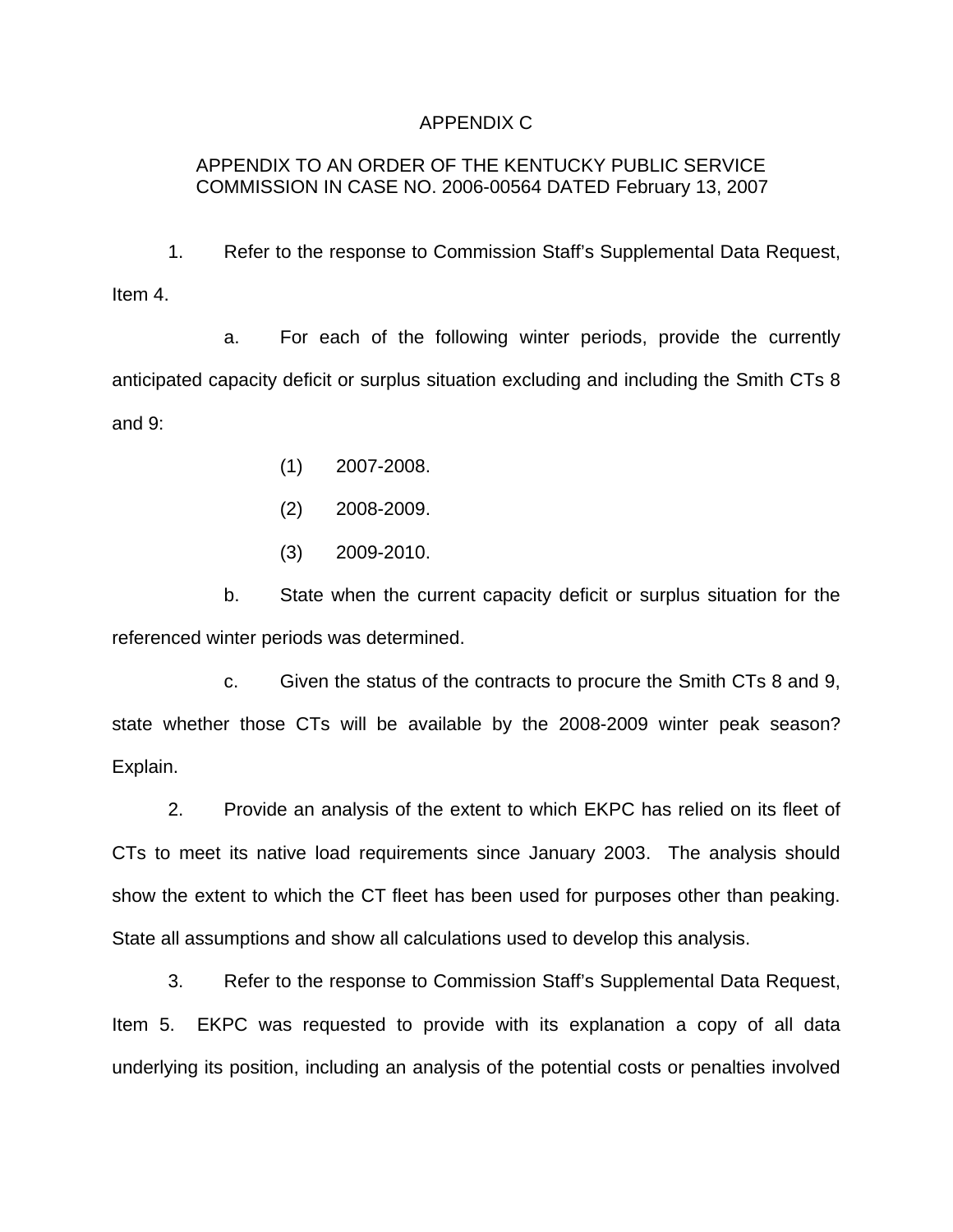in canceling the Smith contracts. EKPC did not provide the underlying data or an analysis of the potential costs or penalties associated with canceling the Smith contracts. Provide the originally requested information. If such information does not exist, explain in detail why the information is unavailable and how any recommendation regarding the continued construction of the Smith CFB Unit can be developed in the absence of such information.

4. Refer to the response to Commission Staff's Supplemental Data Request, Item 6.

a. State when EKPC assembled and prepared the detailed economic analysis submitted with this response.

b. Explain in detail why the Smith CTs 10-12 were included as of January 2010 in this analysis, given EKPC's statement that these CTs were being delayed to the 2012-2014 time period.

c. For each scenario, provide the following information for the Smith CFB Unit as it was incorporated into the 2010 base case scenario, the 2012 delay scenario, the 2015 delay scenario, and the 2018 delay scenario:

(1) The total investment in the Smith CFB Unit.

(2) The annual amounts for production fuel expense, production operation and maintenance expense, depreciation expense, property taxes, and interest expense.

(3) A detailed explanation of how the amounts for the investment in the Smith CFB Unit and the annual expenses were escalated in the three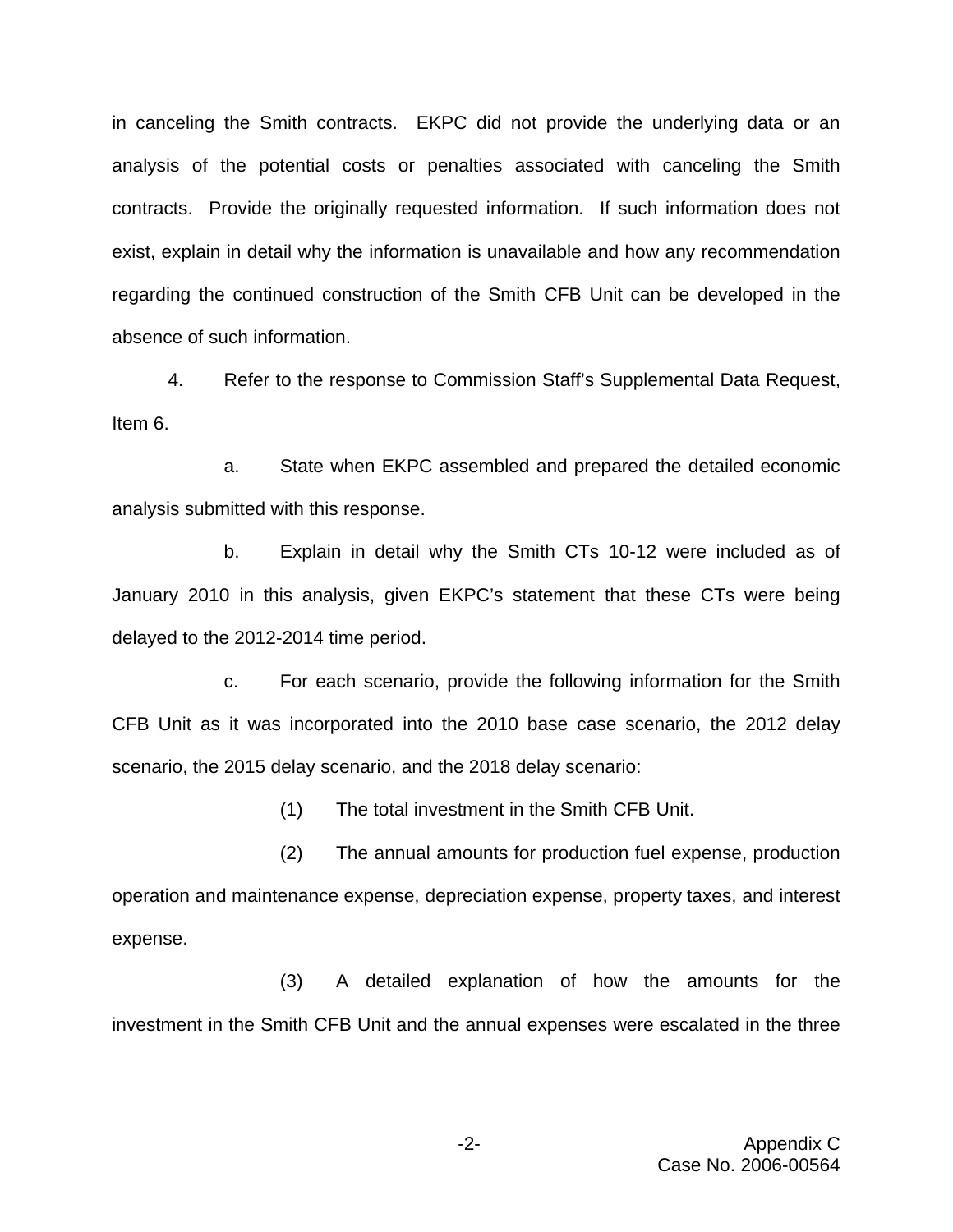delay scenarios. If no escalation was incorporated in the analysis, explain in detail why an escalation was excluded.

(4) The annual market purchases of power for the years 2007 through 2018. Provide the MWh and total dollars.

d. Explain why an annual Times Interest Earned Ratio ("TIER") of 1.10 was included in the analysis

e. Explain why a TIER of 1.10 was established as an apparent required level of earnings in the analysis.

f. Refer to pages 5-12 of the response.

(1) EKPC has filed an application seeking an increase in base rates of \$43,364,219. The analysis, however, shows for 2007 a base rate increase of \$32,181,000. Explain this apparent discrepancy.

(2) Describe how EKPC determined the level of off-system sales shown for 2007 through 2009.

(3) In light of its actual experience in 2005 and the revised budget in 2006, explain in detail why the forecast of off-system sales for the entire analysis is reasonable.

(4) On pages 5 and 6 of 12, the 2010 base case scenario, explain why the fuel adjustment revenues decrease significantly from previous levels from 2010 through 2014.

(5) The analysis shows for the 2010 base case scenario a base rate increase of \$63,173,000 in 2010. The 2012 delay scenario shows a base rate increase of \$40,076,000 in 2012. The 2015 delay scenario shows a base rate increase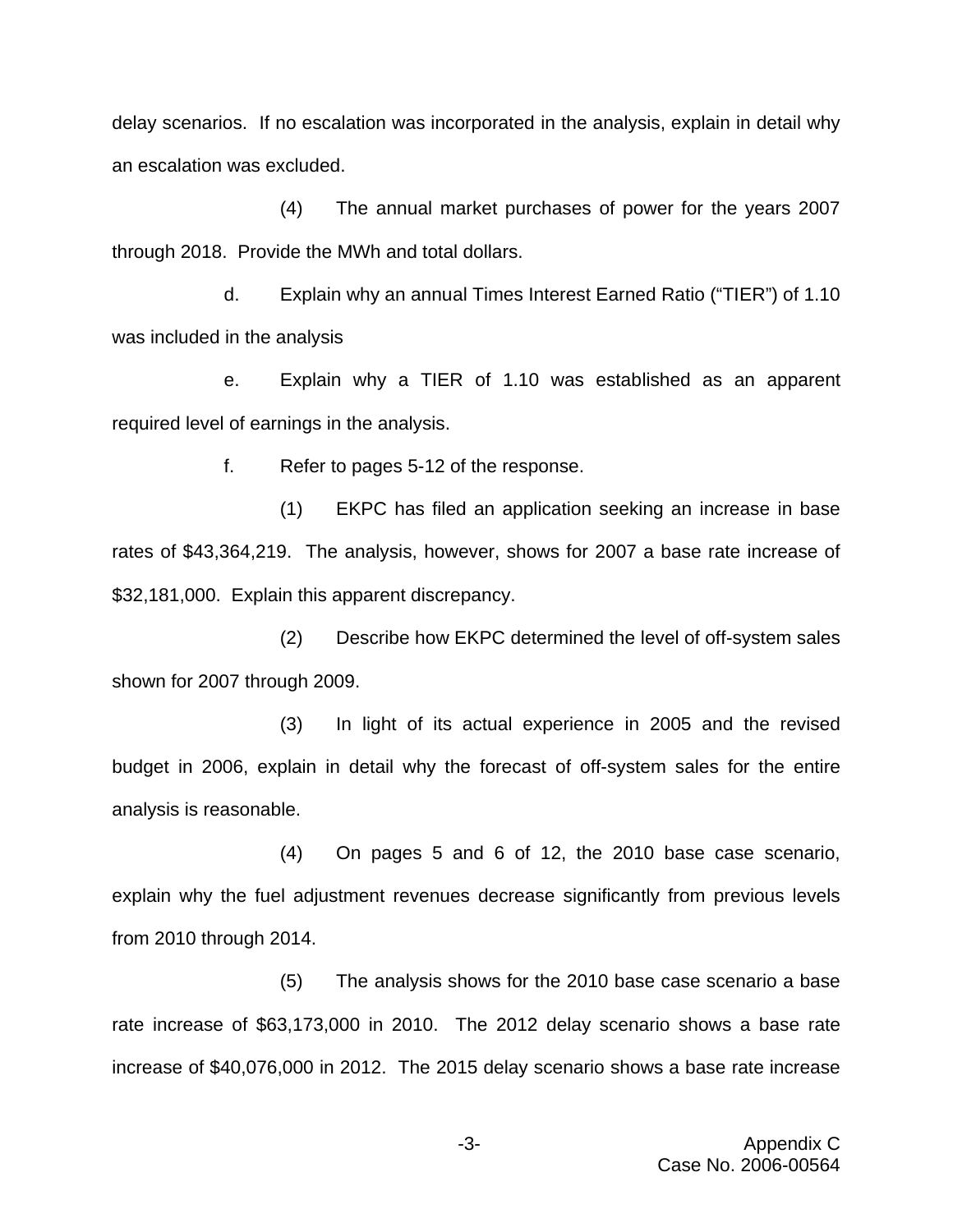of \$31,599,000 in 2015. The 2018 delay scenario shows a base rate increase of \$39,594,000 in 2018. Explain how the year that the Smith CFB Unit goes on line impacts the base rate increase modeled for that year.

5. Prepare a revised detailed economic analysis, from a ratepayer's perspective, showing the effect of an in-service date for the Smith CFB Unit in 2010, 2012, 2015, and 2018. All assumptions used in the originally submitted analysis shall be utilized, with the following exceptions:

a. The Smith CTs 8 and 9 are to be in commercial operation by January 2009, while the Smith CTs 10-12 are to be in commercial operation by January 2012, 2013, and 2014.

b. TIER shall not be fixed in the analysis but, instead, shall reflect the expected results of operations.

c. Base rate increases shall match the forecasted rate increases as shown in EKPC's current 20-year financial forecast.

d. The revenues from off-system sales shall match the levels included in EKPC's current 20-year financial forecast.

e. Fuel adjustment revenues and revenues from the environmental surcharge shall reflect the levels included in EKPC's current 20-year financial forecast.

6. Refer to the response to Commission Staff's Supplemental Data Request, Item 9. EKPC states that it plans to do a more comprehensive examination of plant retirements in the future, but that it is difficult to factor in the impact of future environmental regulations.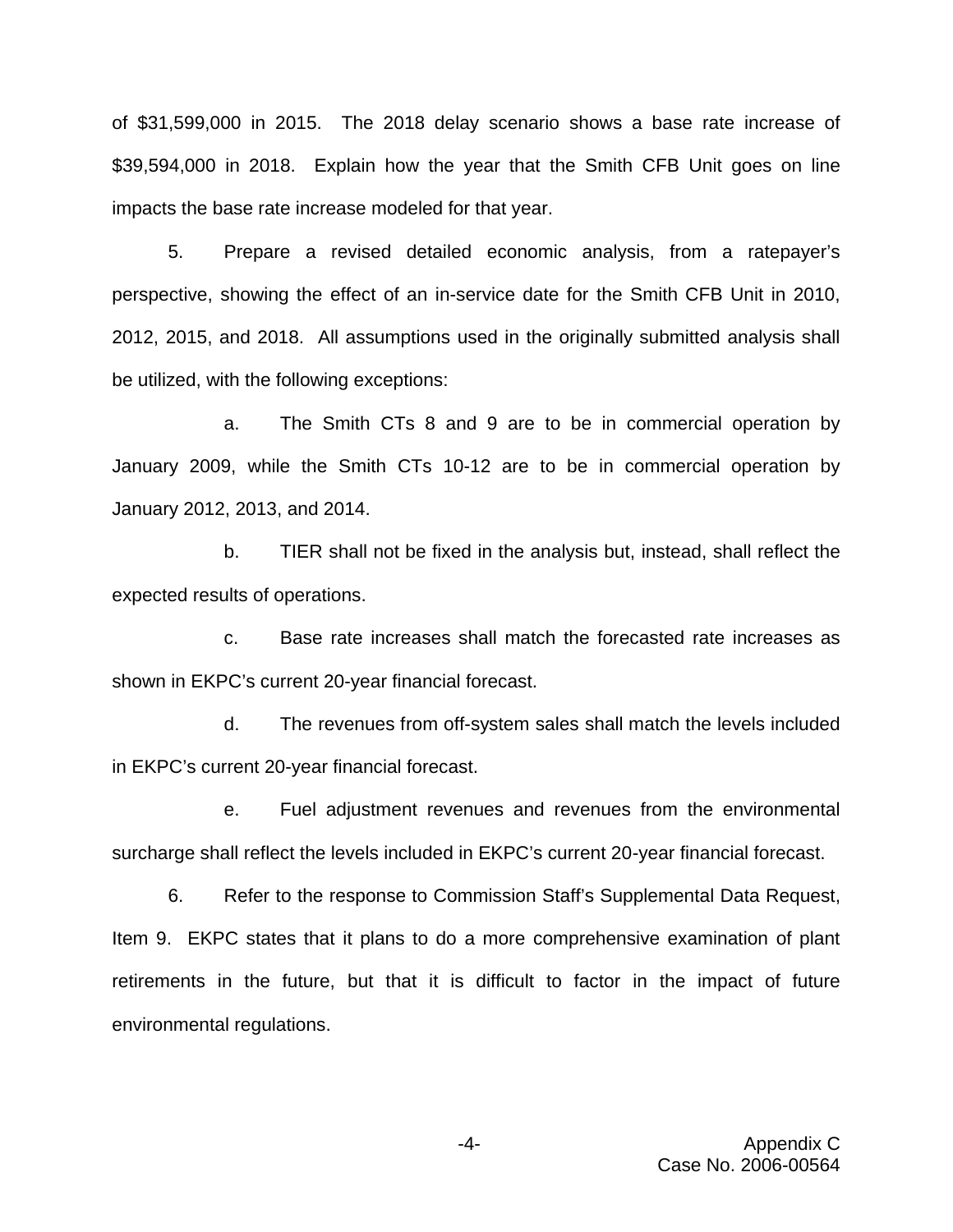a. The Clean Air Interstate Rule ("CAIR") was finalized by the Environmental Protection Agency in March 2005. The CAIR establishes limits for the emission of sulfur dioxide and nitrogen oxide in 2010 and 2015. Explain in detail why EKPC could not conduct a comprehensive examination of plant retirements in the future that reflected the currently known limits contained in the CAIR.

b. In the response, EKPC states: "More analysis will be done as environmental legislation is formulated and has greater clarity." Does EKPC believe the requirements of the CAIR are not sufficiently clear as to what the emission limitations will be through at least 2015? Explain the response in detail.

7. a. State whether EKPC has estimated on a cents-per-kilowatt-hour basis, the cost of power generated by its proposed Smith CFB unit.

b. If EKPC has calculated such an estimate, provide the estimate and all calculations and workpapers used in arriving at the estimate.

c. State whether EKPC believes it can successfully market any excess power generated by its proposed Smith CFB Unit at a price equal to or exceeding the cost. Provide all calculations and workpapers needed to support EKPC's belief.

d. If EKPC has not estimated the cost, explain how construction of the unit can be justified without knowing the cost of power generated.

8 State whether EKPC has investigated selling any excess power generated by the proposed Smith CFB Unit outside its system on a contract basis.